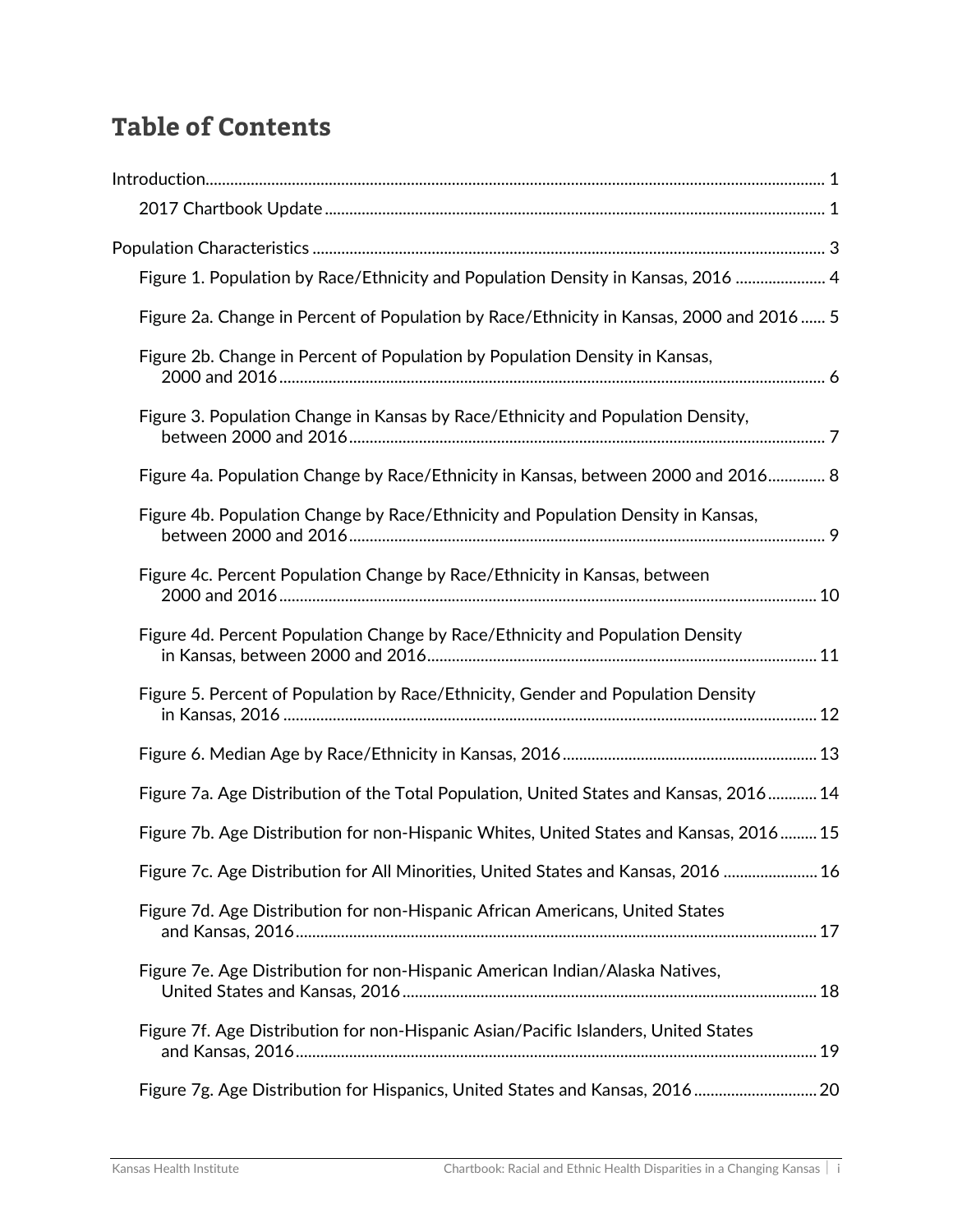| Figure 8. Age Distribution for non-Hispanic Whites and All Minorities in Kansas, 2016  21                                                                                  |
|----------------------------------------------------------------------------------------------------------------------------------------------------------------------------|
| Figure 9a. Age Distribution of the Total Population by Gender in Kansas, 2016 22                                                                                           |
| Figure 9b. Age Distribution for non-Hispanic Whites by Gender in Kansas, 2016 23                                                                                           |
| Figure 9c. Age Distribution for All Minorities by Gender in Kansas, 2016  24                                                                                               |
| Figure 9d. Age Distribution for non-Hispanic African Americans by Gender in Kansas,                                                                                        |
| Figure 9e. Age Distribution for non-Hispanic American Indian/Alaska Natives by Gender                                                                                      |
| Figure 9f. Age Distribution for non-Hispanic Asian/Pacific Islanders by Gender in Kansas,                                                                                  |
|                                                                                                                                                                            |
|                                                                                                                                                                            |
| Figure 10a. Counts and Percentages of Adults Age 25 Years and Older with Less Than<br>High School Education by Population Group and Population Density in Kansas, 201530   |
| Figure 10b. Percent of Adults Age 25 Years and Older with Less Than High School                                                                                            |
| Figure 11a. Counts and Percentages of Males Age 25 Years and Older with Less Than<br>High School Education by Population Group and Population Density in Kansas, 201532    |
| Figure 11b. Percent of Males Age 25 Years and Older with Less Than High School                                                                                             |
| Figure 12a. Counts and Percentages of Females Age 25 Years and Older with Less Than<br>High School Education by Population Group and Population Density in Kansas, 2015 34 |
| Figure 12b. Percent of Females Age 25 Years and Older with Less Than High School                                                                                           |
| Figure 13a. Counts and Percentages of Adults Age 25 Years and Older with College<br>Education by Population Group and Population Density in Kansas, 201536                 |
| Figure 13b. Percent of Adults Age 25 Years and Older with College Education                                                                                                |
| Figure 14a. Counts and Percentages of Males Age 25 Years and Older with College<br>Education by Population Group and Population Density in Kansas, 201538                  |
| Figure 14b. Percent of Males Age 25 Years and Older with College Education                                                                                                 |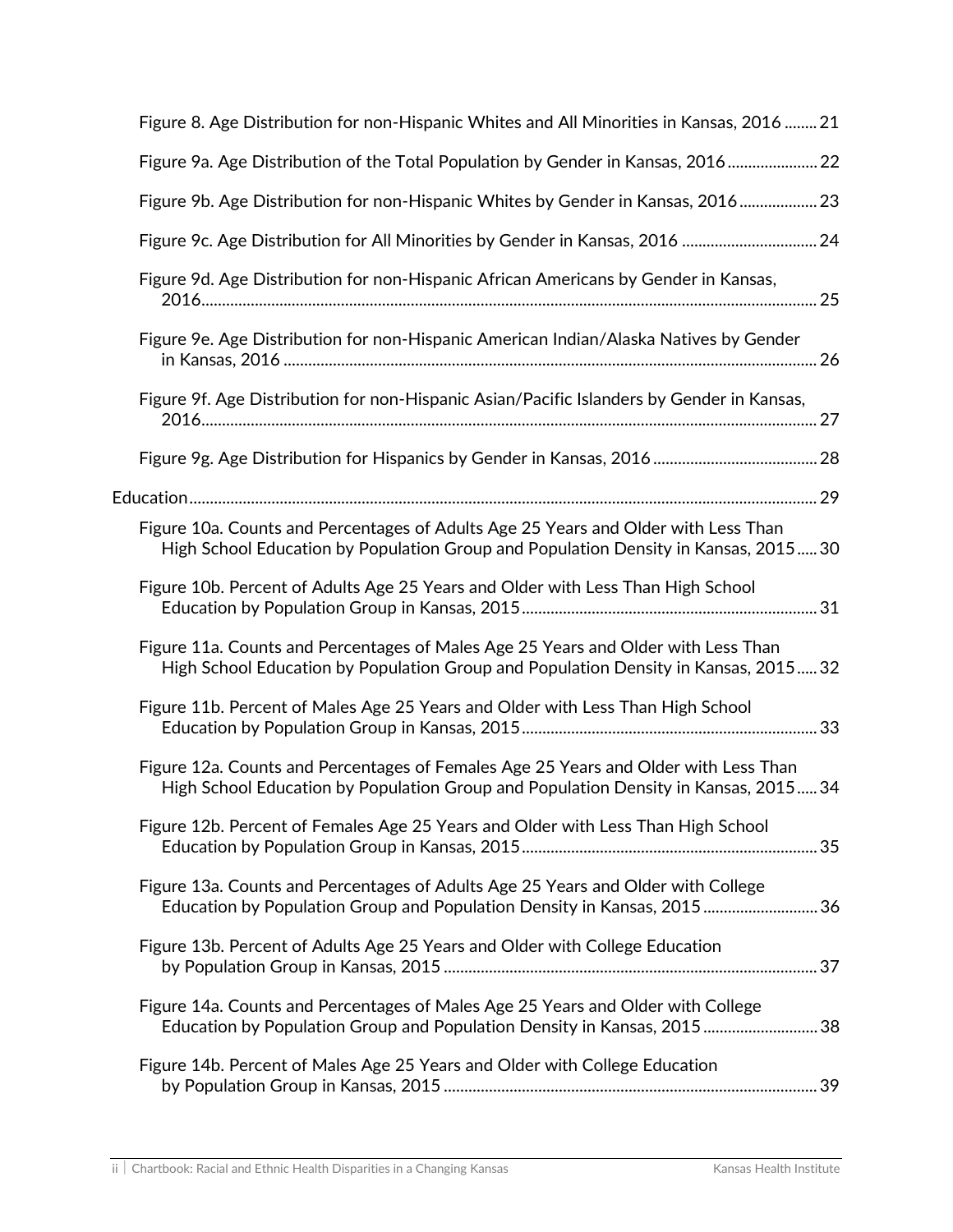| Figure 15a. Counts and Percentages of Females Age 25 Years and Older with College<br>Education by Population Group and Population Density in Kansas, 2015 40          |  |
|-----------------------------------------------------------------------------------------------------------------------------------------------------------------------|--|
| Figure 15b. Percent of Females Age 25 Years and Older with College Education by                                                                                       |  |
| Figure 16a. Counts and Percentages of Births to Mothers with Less than High School                                                                                    |  |
| Figure 16b. Percent of Births to Mothers with Less than High School Education by                                                                                      |  |
|                                                                                                                                                                       |  |
|                                                                                                                                                                       |  |
| Figure 18. Median Household Income by Population Group in Kansas, 2015 47                                                                                             |  |
|                                                                                                                                                                       |  |
| Figure 19b. Percent of Population without Health Insurance by Race/Ethnicity                                                                                          |  |
| Figure 20. Unemployment Rate by Population Group in Kansas, 2010 and 2015 50                                                                                          |  |
|                                                                                                                                                                       |  |
| Figure 21b. Percent in Poverty by Population Group and Gender in Kansas, 2015  52                                                                                     |  |
|                                                                                                                                                                       |  |
| Figure 22. Average Household Size by Race/Ethnicity in Kansas, 2000 and 2010 54                                                                                       |  |
| Figure 23. Percent of Population Renting their Home by Race/Ethnicity in Kansas,                                                                                      |  |
| Figure 24. Percent of Renter-Occupied Households with Gross Rent as 30 Percent<br>(or Greater) of Their Income by Race/Ethnicity in Kansas, 2000 and 2010 56          |  |
| Figure 25. Percent of Owner-Occupied Households with Select Monthly Costs as 30<br>Percent (or Greater) of Their Income by Race/Ethnicity in Kansas, 2000 and 2010 57 |  |
| Figure 26. Percent of Households with More than One Occupant Per Room                                                                                                 |  |
| Figure 27. Percent of Households without a Vehicle by Race/Ethnicity in Kansas,                                                                                       |  |
| Figure 28. Percent of Households without a Telephone by Race/Ethnicity in Kansas,                                                                                     |  |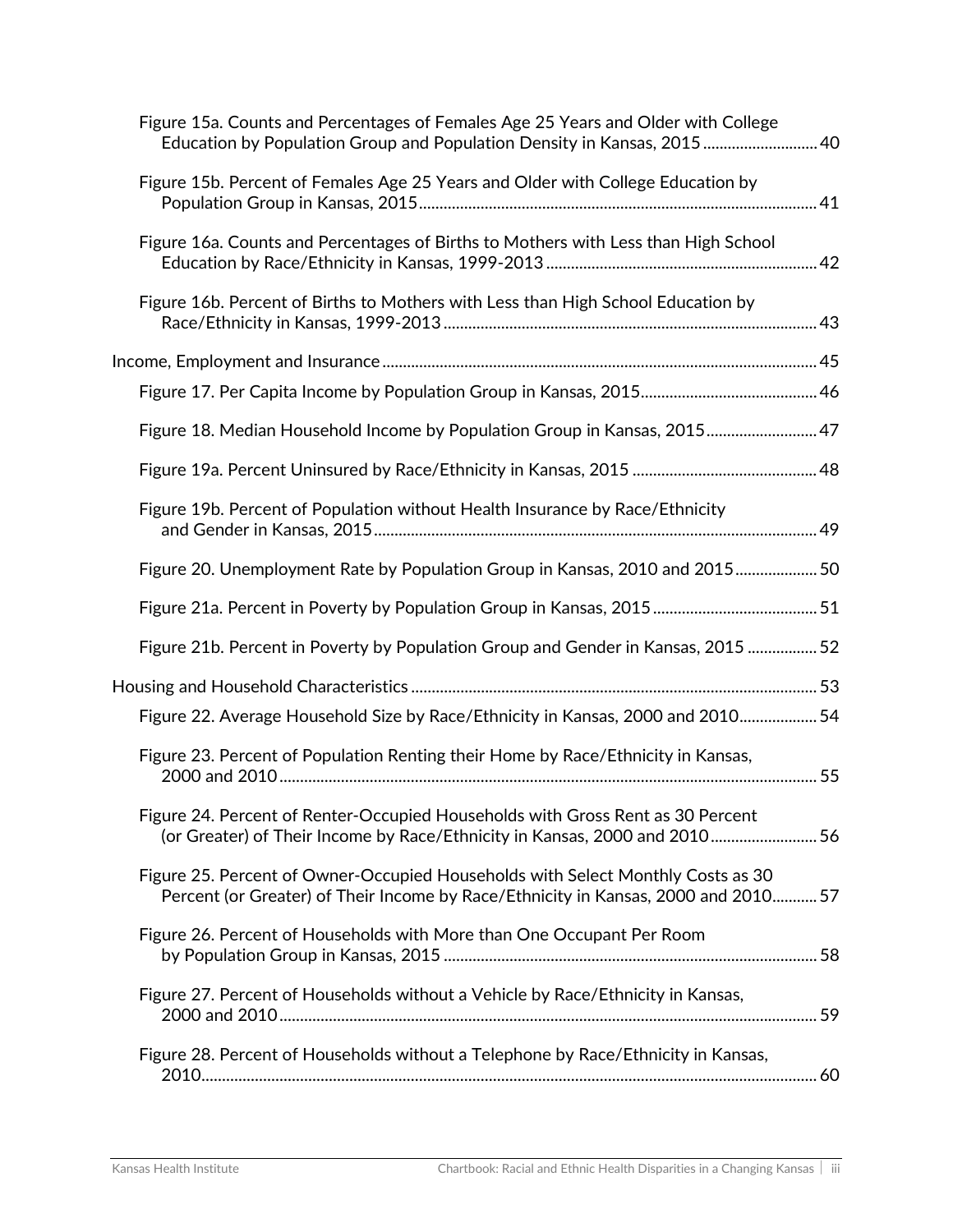| Figure 29. Percent of Family Households with a Single Parent by Race/Ethnicity           |  |
|------------------------------------------------------------------------------------------|--|
| Figure 30. Top Counties with Highest Percentages of Limited-English Speaking             |  |
|                                                                                          |  |
| Figure 31. Percent of Adults Not Eating Enough Fruits/Vegetables by Race/Ethnicity       |  |
| Figure 32. Percent of Adults Not Engaging in Physical Activity in the Last Month by      |  |
| Figure 33. Percent of Adults Not Meeting Aerobic Recommendations by Race/Ethnicity       |  |
| Figure 34. Percent of Adults Who are Overweight by Race/Ethnicity in Kansas,             |  |
| Figure 35. Percent of Adults Who are Obese by Race/Ethnicity in Kansas,                  |  |
|                                                                                          |  |
| Figure 36. Percent of Adults Reporting Current Smoking by Race/Ethnicity in Kansas,      |  |
| Figure 37. Percent of Adults Reporting Chronic Drinking by Race/Ethnicity in Kansas,     |  |
| Figure 38. Percent of Adults Reporting Binge Drinking by Race/Ethnicity in Kansas,       |  |
| Figure 39. Percent of Adults Reporting Drinking and Driving by Race/Ethnicity in Kansas, |  |
|                                                                                          |  |
| Figure 40. Percent of Adults with No Personal Doctor by Race/Ethnicity in Kansas,        |  |
| Figure 41. Percent of Adults Who Did Not Seek Care Due to Cost by Race/Ethnicity         |  |
| Figure 42. Percent of Women Age 40 and Older with No Recent Mammogram                    |  |
| Figure 43. Percent of Women Age 50 and Older with No Recent Mammogram                    |  |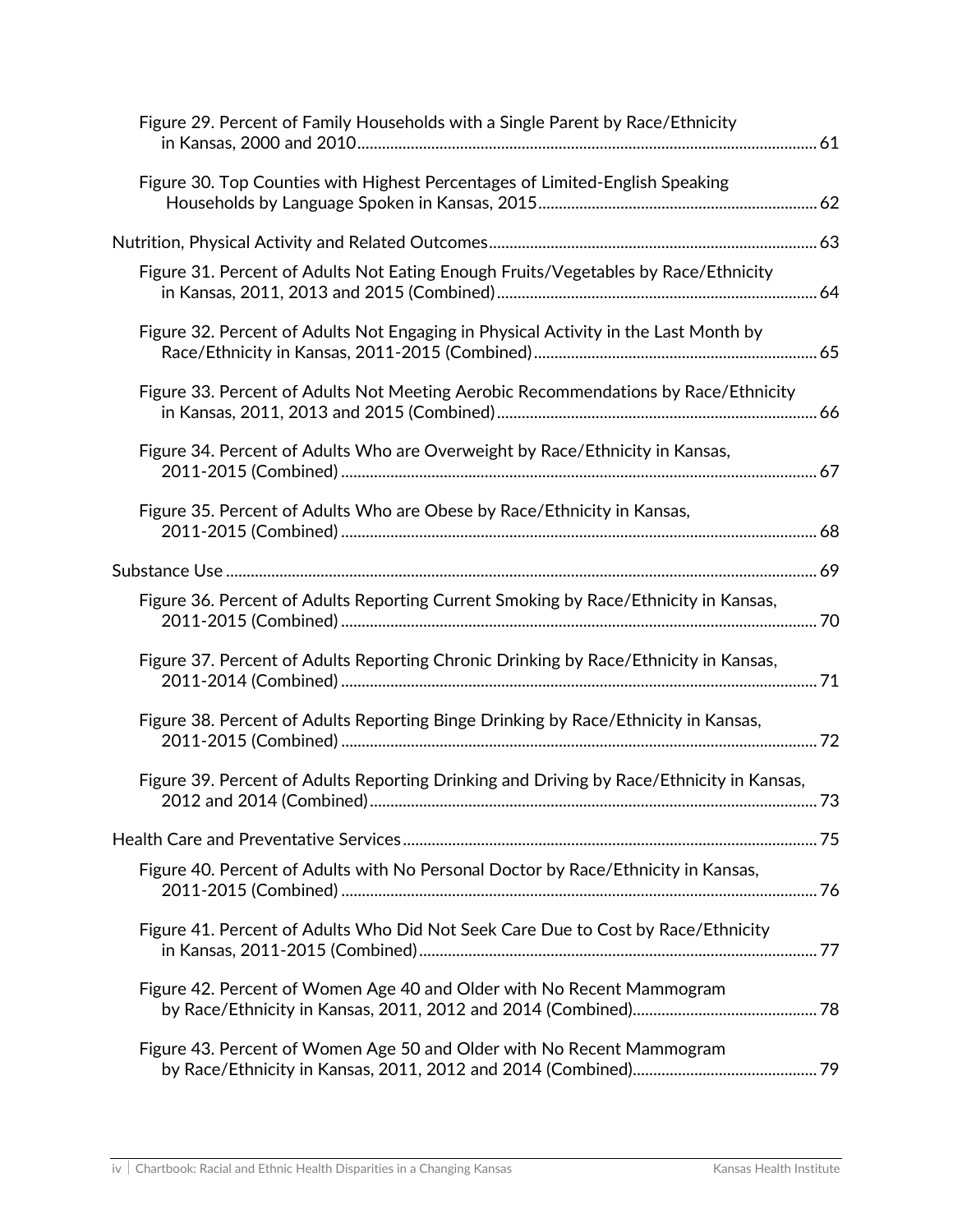| Figure 44. Percent of Women Age 50 and Older with No Recent Breast Exam                    |  |
|--------------------------------------------------------------------------------------------|--|
| Figure 45. Percent of Women Age 21 to 65 with No Recent Pap Smear                          |  |
| Figure 46. Percent of Adults Age 65 and Older with No Pneumonia Vaccination                |  |
| Figure 47. Percent of Adults Age 65 and Older with No Recent Influenza Vaccination         |  |
| Figure 48. Percent of Adults Age 50 and Older with No Recent Sigmoidoscopy                 |  |
| Figure 49. Percent of Adults Age 50 and Older with No Sigmoidoscopy or Colonoscopy         |  |
|                                                                                            |  |
| Figure 50. Percent of Adults Reporting Not Enough Sleep or Rest in Kansas,                 |  |
| Figure 51. Percent of Adults Reporting Not Always Using Their Seat Belt in Kansas,         |  |
|                                                                                            |  |
| Figure 52. Percent of Adults Reporting Their Health as Fair or Poor by Race/Ethnicity      |  |
| Figure 53. Percent of Adults Reporting Their Physical Health was Not Good by               |  |
| Figure 54. Percent of Adults Reporting Their Mental Health was Not Good                    |  |
| Figure 55. Percent of Adults Reporting Depression by Race/Ethnicity in Kansas,             |  |
| Figure 56. Percent of Adults Reporting Physical or Mental Health Limited Their Activity    |  |
| Figure 57. Percent of Adults Reporting Any Activity Limitation by Race/Ethnicity           |  |
| Figure 58a. Percent of Population with Any Disability or Difficulty by Difficulty Type,    |  |
| Figure 58b. Percent of Population with Any Disability by Race/Ethnicity in Kansas, 2015 99 |  |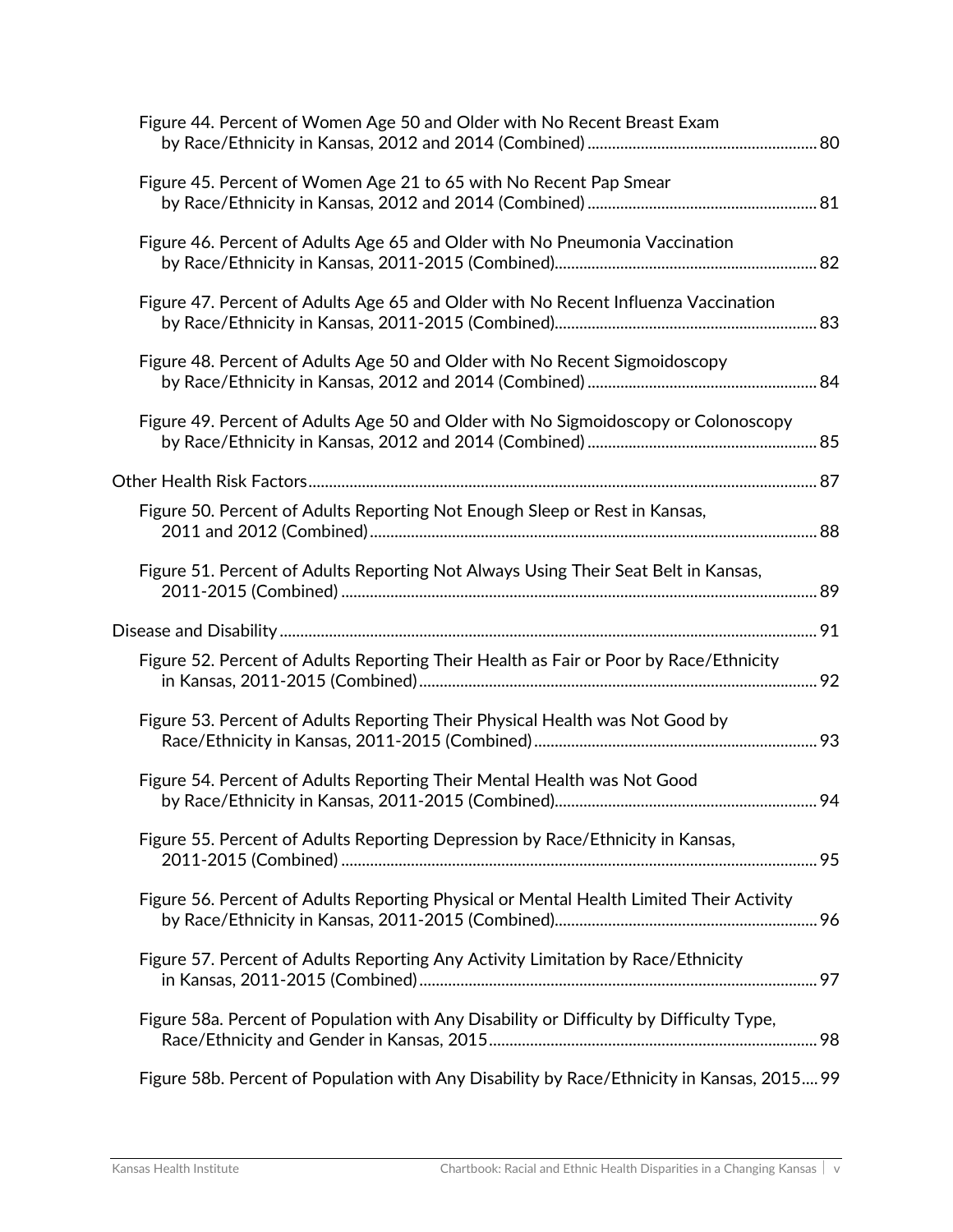| Figure 58c. Percent of Population with Any Disability by Race/Ethnicity and Gender |  |
|------------------------------------------------------------------------------------|--|
| Figure 58d. Percent of Population with a Self-Care Difficulty by Race/Ethnicity    |  |
| Figure 58e. Percent of Population with a Self-Care Difficulty by Race/Ethnicity    |  |
| Figure 58f. Percent of Population with a Hearing Difficulty by Race/Ethnicity      |  |
| Figure 58g. Percent of Population with a Hearing Difficulty by Race/Ethnicity      |  |
| Figure 58h. Percent of Population with a Vision Difficulty by Race/Ethnicity       |  |
| Figure 58i. Percent of Population with a Vision Difficulty by Race/Ethnicity       |  |
| Figure 58j. Percent of Population with an Independent Living Difficulty            |  |
| Figure 58k. Percent of Population with an Independent Living Difficulty            |  |
| Figure 58I. Percent of Population with an Ambulatory Difficulty by Race/Ethnicity  |  |
| Figure 58m. Percent of Population with an Ambulatory Difficulty by Race/Ethnicity  |  |
| Figure 58n. Percent of Population with a Cognitive Disability by Race/Ethnicity    |  |
| Figure 58o. Percent of Population with a Cognitive Disability by Race/Ethnicity    |  |
| Figure 59. Percent of Adults Reporting Diabetes by Race/Ethnicity in Kansas,       |  |
| Figure 60. Percent of Adults Reporting Hypertension by Race/Ethnicity in Kansas,   |  |
| Figure 61. Percent of Adults Reporting High Blood Cholesterol by Race/Ethnicity    |  |
| Figure 62. Percent of Adults Reporting Heart Disease by Race/Ethnicity in Kansas,  |  |
|                                                                                    |  |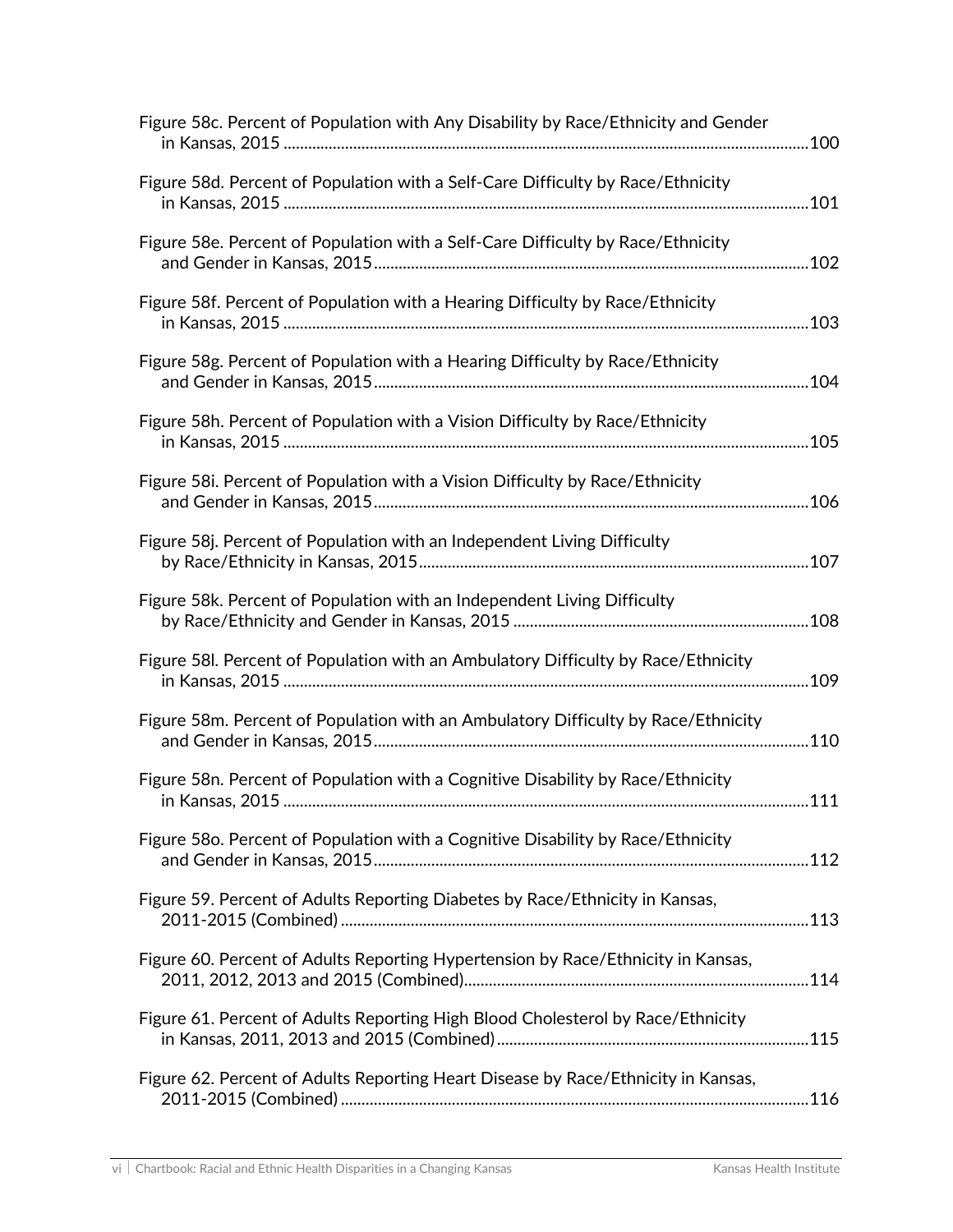| Figure 63. Percent of Adults Reporting Asthma by Race/Ethnicity in Kansas,                                                                                     |
|----------------------------------------------------------------------------------------------------------------------------------------------------------------|
| Figure 64. Percent of Selected Children with Asthma by Race/Ethnicity in Kansas,                                                                               |
| Figure 65. Percent of Adults Reporting Having a Permanent Tooth Removed by                                                                                     |
| Figure 66a. Age-Adjusted Hospital Discharge Rates by Race/Ethnicity and Gender                                                                                 |
| Figure 66b. Age-Adjusted All Condition Hospital Discharge Rates by Race/Ethnicity                                                                              |
| Figure 66c. Age-Adjusted Circulatory Condition Hospital Discharge Rates                                                                                        |
| Figure 66d. Age-Adjusted Respiratory Condition Hospital Discharge Rates                                                                                        |
| Figure 66e. Age-Adjusted Digestive System Condition Hospital Discharge Rates                                                                                   |
| Figure 66f. Age-Adjusted Musculoskeletal Condition Hospital Discharge Rates                                                                                    |
| Figure 66g. Age-Adjusted Nervous System Condition Hospital Discharge Rates                                                                                     |
| Figure 66h. Age-Adjusted Mental Health Condition Hospital Discharge Rates                                                                                      |
| Figure 66i. Age-Adjusted Endocrine/Metabolic Condition Hospital Discharge Rates                                                                                |
| Figure 66j. Age-Adjusted Liver, Pancreas, Kidney and Urinary Disorders Hospital<br>Discharge Rates by Race/Ethnicity in Kansas, FFY 2005-2006 and 2010-2011129 |
| Figure 66k. Age-Adjusted Maternal Care Hospital Discharge Rates by Race/Ethnicity                                                                              |
| Figure 66I. Age-Adjusted All Other Disorders Hospital Discharge Rates                                                                                          |
| Figure 67a. Chlamydia Incidence Rates by Race/Ethnicity and Gender in Kansas,                                                                                  |
| Figure 67b. Chlamydia Incidence Rates by Race/Ethnicity in Kansas, 2007-2015133                                                                                |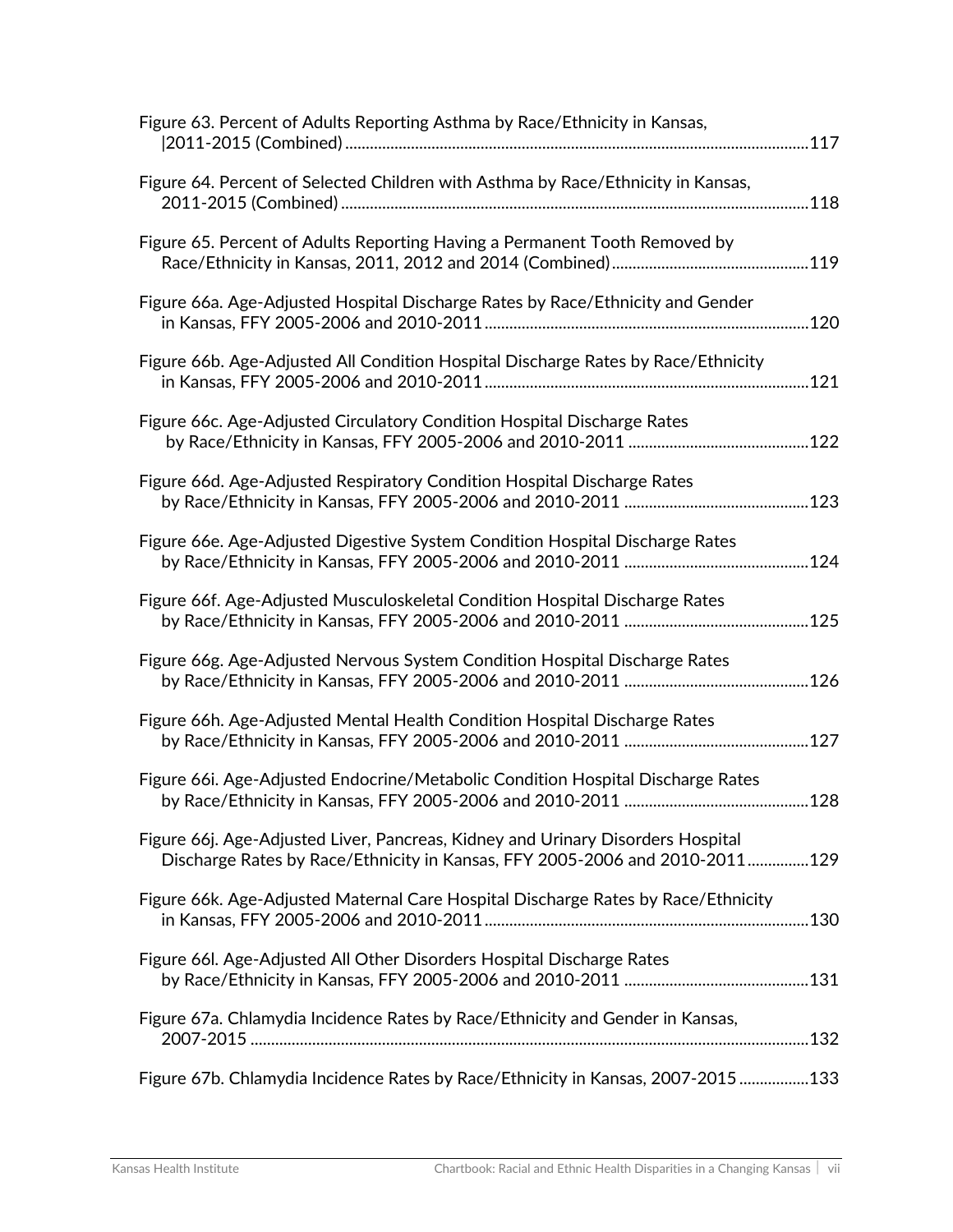| Figure 68a. Gonorrhea Incidence Rates by Race/Ethnicity and Gender in Kansas,           |  |
|-----------------------------------------------------------------------------------------|--|
| Figure 68b. Gonorrhea Incidence Rates by Race/Ethnicity in Kansas, 2007-2015135         |  |
| Figure 69a. HIV Incidence Rates by Race/Ethnicity and Gender in Kansas,                 |  |
| Figure 69b. HIV Incidence Rates by Race/Ethnicity in Kansas, 2000-2002,                 |  |
| Figure 70a. HIV Stage 3 (AIDS) Incidence Rates by Race/Ethnicity and Gender             |  |
| Figure 70b. HIV Stage 3 (AIDS) Incidence Rates by Race/Ethnicity in Kansas,             |  |
|                                                                                         |  |
| Figure 71a. Pregnancy Rate for Females Age 10-19 by Race/Ethnicity in Kansas,           |  |
| Figure 71b. Pregnancy Rate for Females Age 10-19 by Race/Ethnicity in Kansas,           |  |
| Figure 72a. Pregnancy Rate for Females Age 15-19 by Race/Ethnicity in Kansas,           |  |
| Figure 72b. Pregnancy Rate for Females Age 15-19 by Race/Ethnicity in Kansas,           |  |
|                                                                                         |  |
|                                                                                         |  |
| Figure 74a. Percent of Mothers Receiving Prenatal Care in the First Trimester           |  |
| Figure 74b. Percent of Mothers Receiving Prenatal Care in the First Trimester           |  |
| Figure 75a. Percent of Kansas Mothers Receiving Adequate or Better Prenatal Care        |  |
| Figure 75b. Percent of Kansas Mothers Receiving Adequate or Better Prenatal Care        |  |
| Figure 76a. Percent of Low-birthweight Births by Race/Ethnicity in Kansas, 1999-2013152 |  |
| Figure 76b. Percent of Low-birthweight Births by Race/Ethnicity in Kansas, 1999-2013153 |  |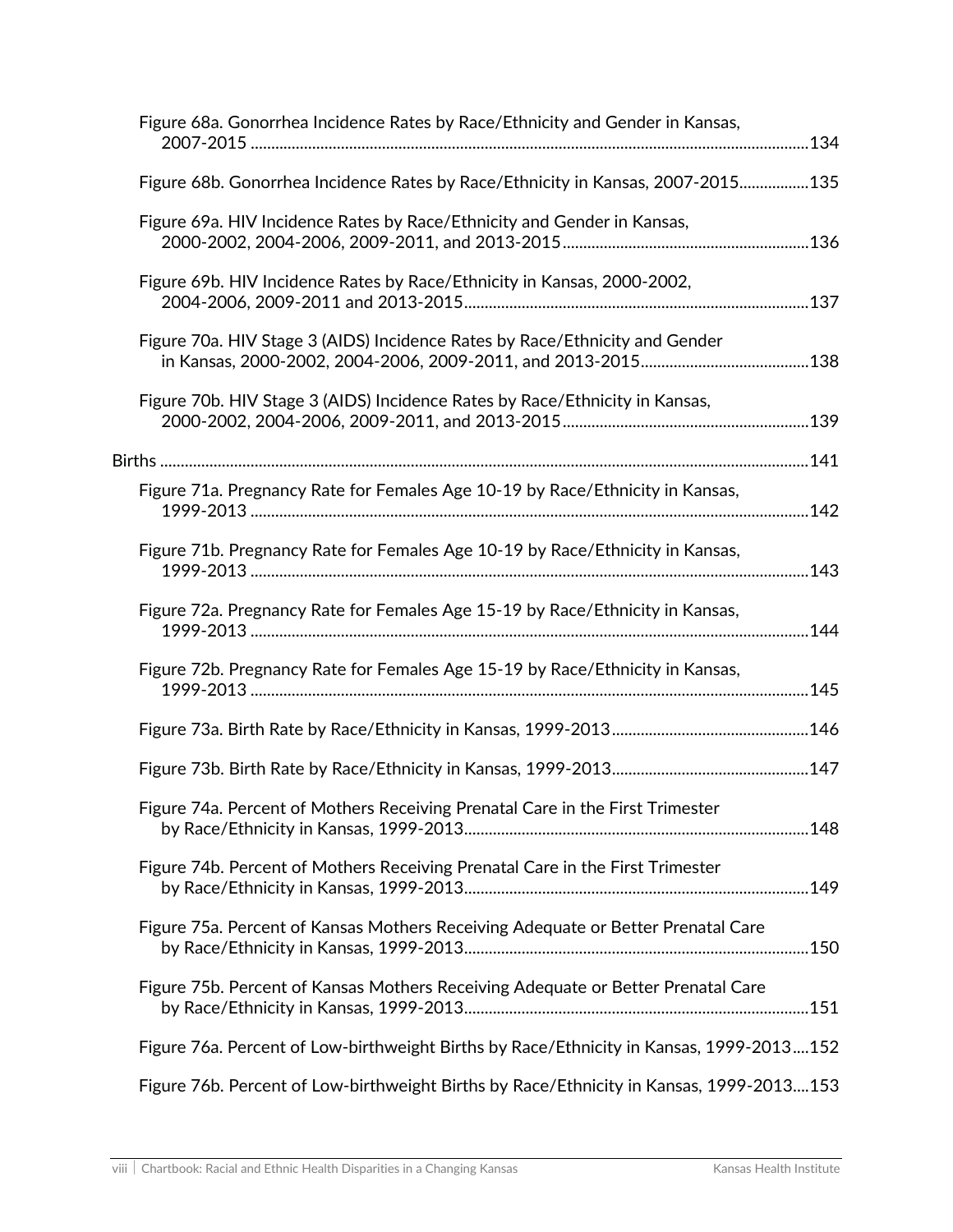| Figure 77a. Percent of Births that are Premature by Race/Ethnicity in Kansas,     |  |
|-----------------------------------------------------------------------------------|--|
| Figure 77b. Percent of Births that are Premature by Race/Ethnicity in Kansas,     |  |
| Figure 78a. Infant Mortality Rate by Race/Ethnicity in Kansas, 1999-2013156       |  |
| Figure 78b. Infant Mortality Rate by Race/Ethnicity in Kansas, 1999-2013 157      |  |
|                                                                                   |  |
| Figure 79a. Age-Adjusted All-Cause Mortality Rates by Race/Ethnicity in Kansas,   |  |
| Figure 79b. Age-Adjusted All-Cause Mortality Rates by Race/Ethnicity in Kansas,   |  |
| Figure 80a. Age-Adjusted Coronary Heart Disease Mortality Rates by Race/Ethnicity |  |
| Figure 80b. Age-Adjusted Coronary Heart Disease Mortality Rates by Race/Ethnicity |  |
| Figure 81a. Age-Adjusted Cancer Mortality Rates by Race/Ethnicity in Kansas,      |  |
| Figure 81b. Age-Adjusted Cancer Mortality Rates by Race/Ethnicity in Kansas,      |  |
| Figure 82a. Age-Adjusted Diabetes Mortality Rates by Race/Ethnicity in Kansas,    |  |
| Figure 82b. Age-Adjusted Diabetes Mortality Rates by Race/Ethnicity in Kansas,    |  |
| Figure 83a. Age-Adjusted Unintentional Injury Mortality Rates by Race/Ethnicity   |  |
| Figure 83b. Age-Adjusted Unintentional Injury Mortality Rates by Race/Ethnicity   |  |
| Figure 84a. Age-Adjusted Homicide Mortality Rates by Race/Ethnicity in Kansas,    |  |
| Figure 84b. Age-Adjusted Homicide Mortality Rates by Race/Ethnicity in Kansas,    |  |
| Figure 85a. Age-Adjusted Suicide Mortality Rates by Race/Ethnicity in Kansas,     |  |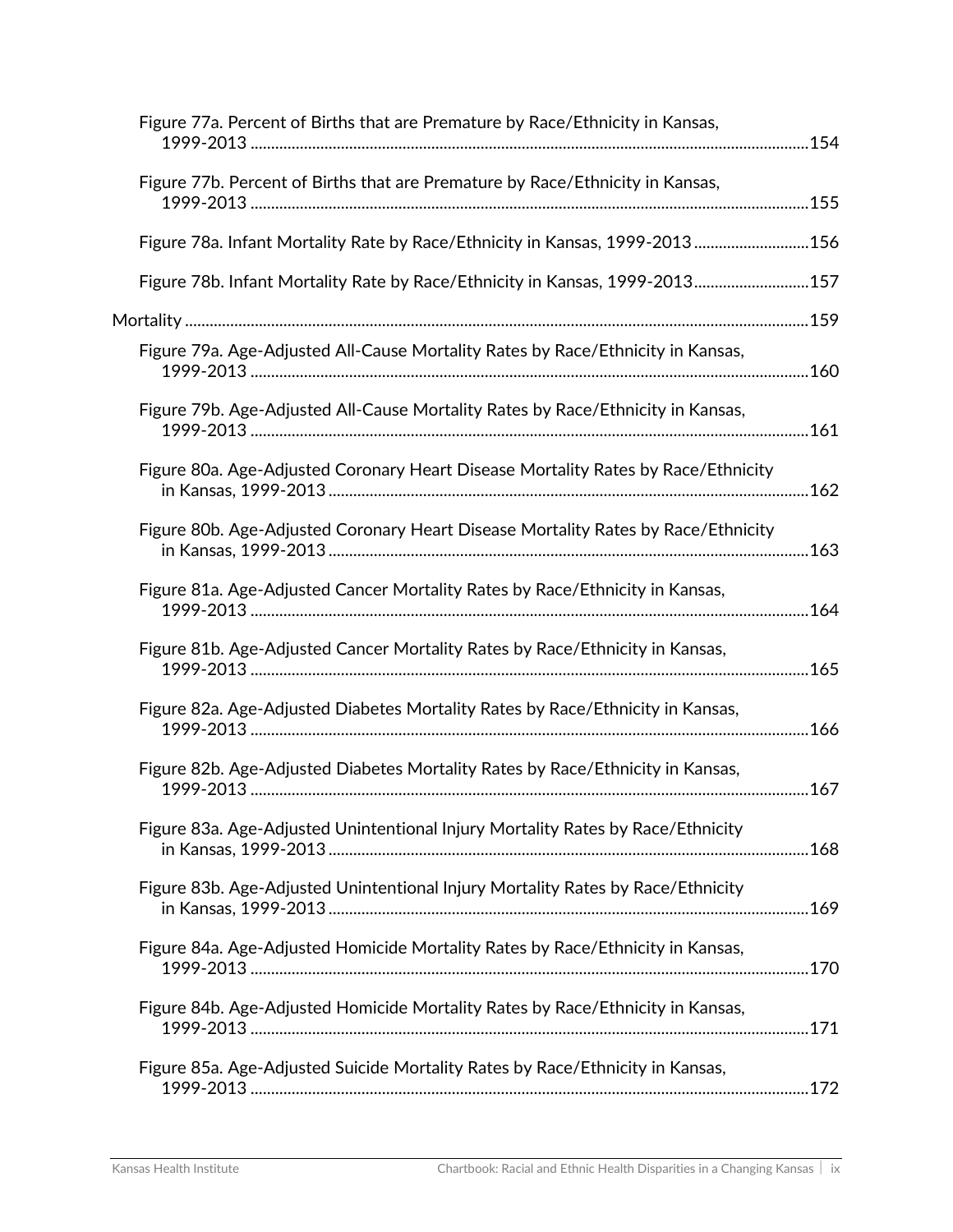| Figure 85b. Age-Adjusted Suicide Mortality Rates by Race/Ethnicity in Kansas,            |
|------------------------------------------------------------------------------------------|
| Figure 86a. Age-Adjusted All-Cause Mortality YPLL* Rates by Race/Ethnicity               |
| Figure 86b. Age-Adjusted All-Cause Mortality YPLL* Rates by Race/Ethnicity               |
| Figure 87a. Age-Adjusted Coronary Heart Disease Mortality YPLL* Rates                    |
| Figure 87b. Age-Adjusted Coronary Heart Disease Mortality YPLL* Rates                    |
| Figure 88a. Age-Adjusted Cancer Mortality YPLL* Rates by Race/Ethnicity in Kansas,       |
| Figure 88b. Age-Adjusted Cancer Mortality YPLL* Rates by Race/Ethnicity in Kansas,       |
| Figure 89a. Age-Adjusted Diabetes Mortality YPLL* Rates by Race/Ethnicity in Kansas,     |
| Figure 89b. Age-Adjusted Diabetes Mortality YPLL* Rates by Race/Ethnicity in Kansas,     |
| Figure 90a. Age-Adjusted Unintentional Injury Mortality YPLL* Rates by Race/Ethnicity in |
| Figure 90b. Age-Adjusted Unintentional Injury Mortality YPLL* Rates by Race/Ethnicity    |
|                                                                                          |
| Figure A1. Population Percent by Race/Ethnicity and Geographic Area in Kansas, 2016 A-2  |
| Figure A2. Population Change by Race/Ethnicity and Geographic Area in Kansas,            |
| Figure A3. Percent of Population by Race/Ethnicity, Gender, and Geographic Area          |
| Figure A4a. Age Distribution and Median Age of All Kansans by Geographic Area            |
| Figure A4b. Age Distribution and Median Age of Non-Hispanic Whites by Geographic         |
| Figure A4c. Age Distribution and Median Age of All Minorities by Geographic Area         |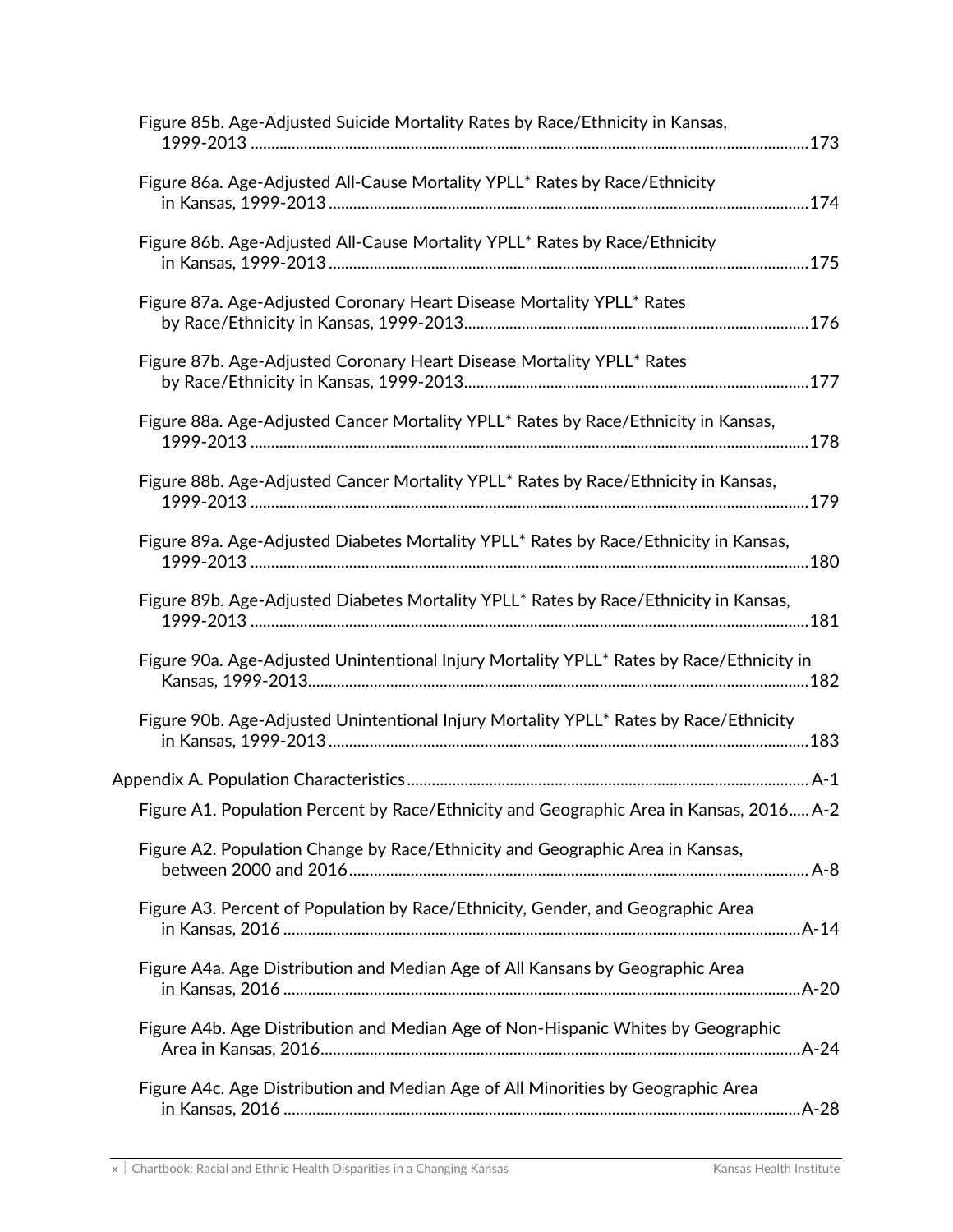| Figure A4d. Age Distribution and Median Age of Non-Hispanic African Americans         |  |
|---------------------------------------------------------------------------------------|--|
| Figure A4e. Age Distribution and Median Age of Non-Hispanic American                  |  |
| Figure A4f. Age Distribution and Median Age of Non-Hispanic Asian/Pacific             |  |
| Figure A4g. Age Distribution and Median Age of Hispanics by Geographic Area           |  |
|                                                                                       |  |
| Figure B1a. Educational Attainment for All Kansas Adults Age 25 Years and Older       |  |
| Figure B1b. Educational Attainment for Non-Hispanic White Adults Age 25 Years         |  |
| Figure B1c. Educational Attainment for African American Adults Age 25 Years and Older |  |
| Figure B1d. Educational Attainment for American Indian/Alaska Native Adults Age 25    |  |
| Figure B1e. Educational Attainment for Asian/Pacific Islander Adults Age 25 Years     |  |
| Figure B1f. Educational Attainment for Some Other Race Adults Age 25 Years            |  |
| Figure B1g. Educational Attainment for Two or More Race Adults Age 25 Years           |  |
| Figure B1h. Educational Attainment for Hispanic Adults Age 25 Years and Older         |  |
| Figure B2a. Births to All Kansans Mothers with Less than High School Education        |  |
| Figure B2b. Births to Non-Hispanic White Mothers with Less than High School           |  |
| Figure B2c. Births to Non-Hispanic African American Mothers with Less than High       |  |
| Figure B2d. Births to Non-Hispanic American Indian/Alaska Native Mothers with         |  |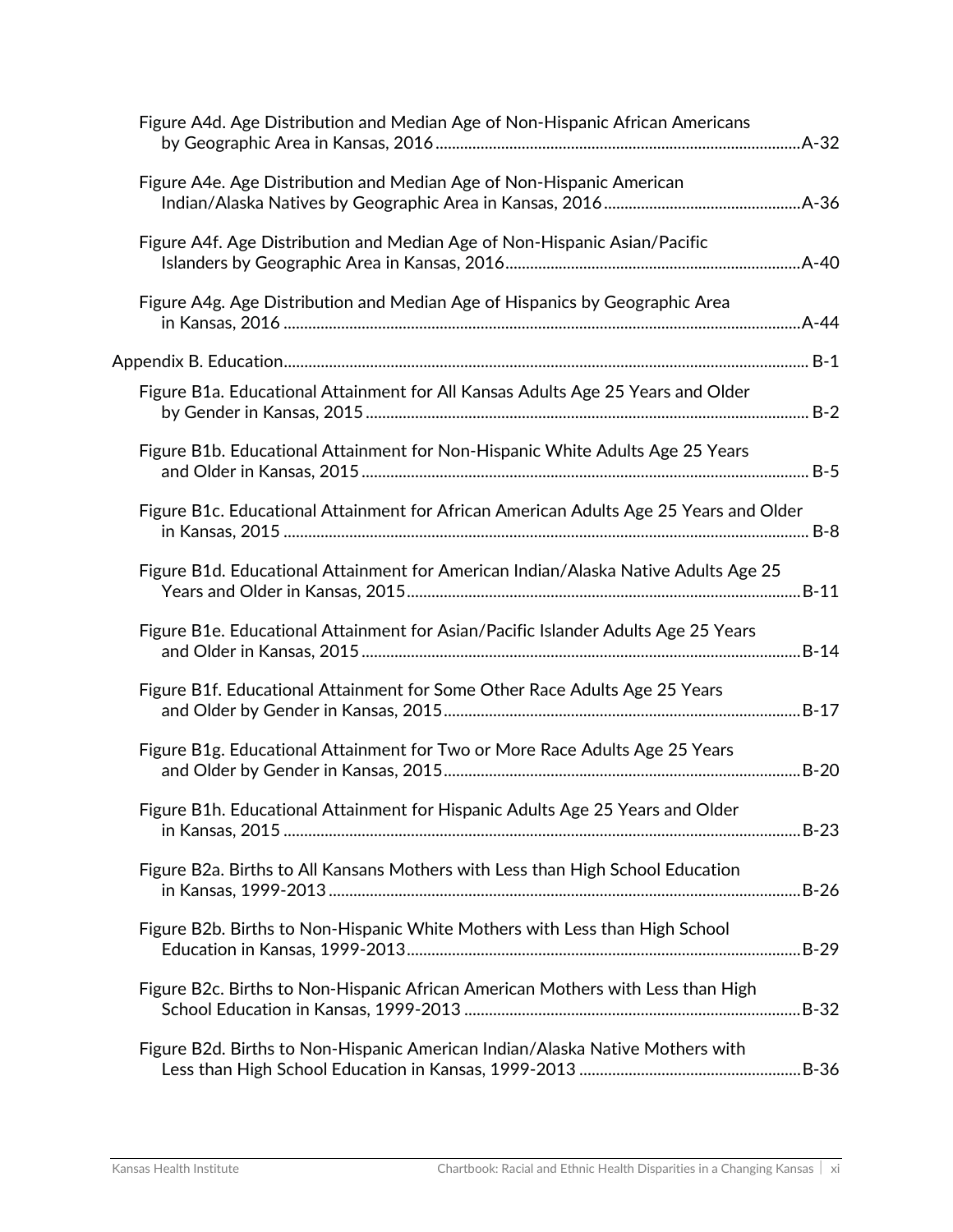| Figure B2e. Births to Non-Hispanic Asian/Pacific Islander Mothers with Less than High                                                                        |
|--------------------------------------------------------------------------------------------------------------------------------------------------------------|
| Figure B2f. Births to Hispanic Mothers with Less than High School Education in Kansas,                                                                       |
|                                                                                                                                                              |
| Figure C1. Per Capita Income (in 2015 Inflation-Adjusted Dollars) by Population Group                                                                        |
| Figure C2. Median Household Income (in 2015 Inflation-Adjusted Dollars) by Population                                                                        |
| Figure C3. Percent Uninsured by Race/Ethnicity and Gender in Kansas, 2015 C-8                                                                                |
| Figure C4. Unemployment Rate by Geographic Area and Population Group and Gender                                                                              |
| Figure C5a. All Kansans Below Poverty by Geographic Area and Gender in Kansas,                                                                               |
| Figure C5b. Non-Hispanic Whites Below Poverty by Geographic Area and Gender                                                                                  |
| Figure C5c. African Americans Below Poverty by Geographic Area and Gender                                                                                    |
| Figure C5d. American Indian/Alaska Natives Below Poverty by Geographic Area                                                                                  |
| Figure C5e. Asian/Pacific Islanders Below Poverty by Geographic Area and Gender                                                                              |
| Figure C5f. Some Other Race Below Poverty by Geographic Area and Gender in Kansas,                                                                           |
| Figure C5g. Two or More Races Below Poverty by Geographic Area and Gender                                                                                    |
| Figure C5h. Hispanics Below Poverty by Geographic Area and Gender in Kansas, 2015C-34                                                                        |
| Appendix D. Housing and Housing Characteristics ………………………………………………………………………………D-1                                                                            |
| Figure D1. Average Household Size by Race/Ethnicity in Kansas, 2000 and 2010D-2                                                                              |
| Figure D2. Percent of Population Renting their Home by Race/Ethnicity in Kansas,                                                                             |
| Figure D3. Percent of Renter-Occupied Households with Gross Rent as 30 Percent<br>(or Greater) of Their Income by Race/Ethnicity in Kansas, 2000 and 2010D-9 |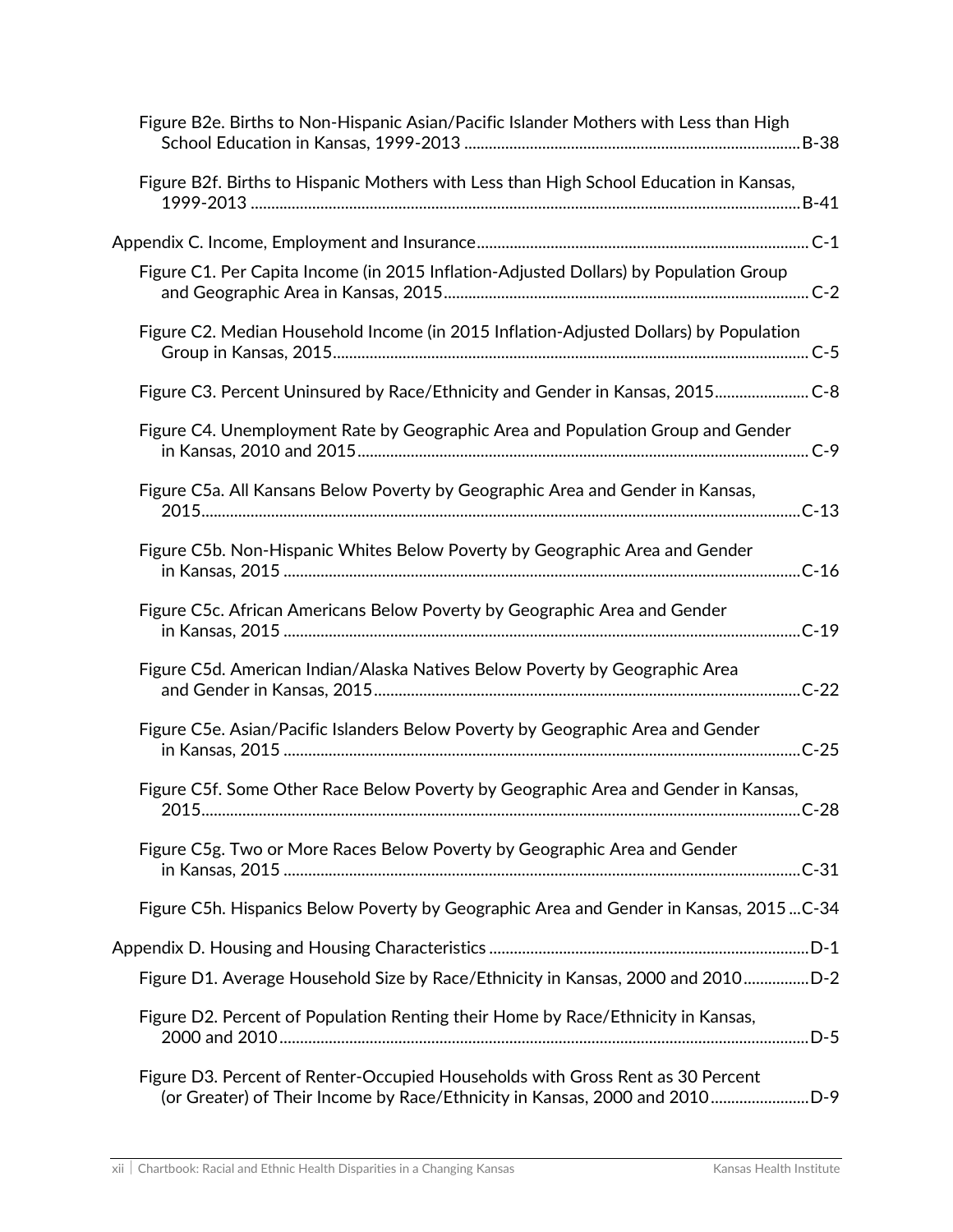| Figure D4. Percent of Owner-Occupied Households with Select Monthly Costs as 30<br>Percent (or Greater) of Their Income by Race/Ethnicity in Kansas, 2000 and 2010 D-13 |  |
|-------------------------------------------------------------------------------------------------------------------------------------------------------------------------|--|
| Figure D5. Percent of Households with Greater than One Occupant Per Room                                                                                                |  |
| Figure D6. Percent of Households with No Vehicle by Race/Ethnicity in Kansas,                                                                                           |  |
| Figure D7. Percent of Households with No Telephone by Race/Ethnicity in Kansas,                                                                                         |  |
| Figure D8. Percent of Family Households with a Single Parent by Race/Ethnicity                                                                                          |  |
|                                                                                                                                                                         |  |
| Figure E1a. Percent of Population with Any Disability by Race/Ethnicity and Gender                                                                                      |  |
| Figure E1b. Percent of Population with a Self-Care Difficulty by Race/Ethnicity                                                                                         |  |
| Figure E1c. Percent of Population with a Hearing Difficulty by Race/Ethnicity                                                                                           |  |
| Figure E1d. Percent of Population with a Vision Difficulty by Race/Ethnicity                                                                                            |  |
| Figure E1e. Percent of Population with an Independent Living Difficulty                                                                                                 |  |
| Figure E1f. Percent of Population with an Ambulatory Difficulty by Race/Ethnicity                                                                                       |  |
| Figure E1g. Percent of Population with a Cognitive Difficulty by Race/Ethnicity                                                                                         |  |
| Figure E2. Hospital Discharge Rates by Race/Ethnicity, Gender and Condition                                                                                             |  |
|                                                                                                                                                                         |  |
| Figure F1a. Pregnancy Rates (Age 10-19) for All Mothers in Kansas, 1999-2013F-2                                                                                         |  |
|                                                                                                                                                                         |  |
| Figure F1b. Pregnancy Rates (Age 10-19) for Non-Hispanic White Mothers in Kansas,                                                                                       |  |
| Figure F1c. Pregnancy Rates (Age 10-19) for Non-Hispanic African American Mothers                                                                                       |  |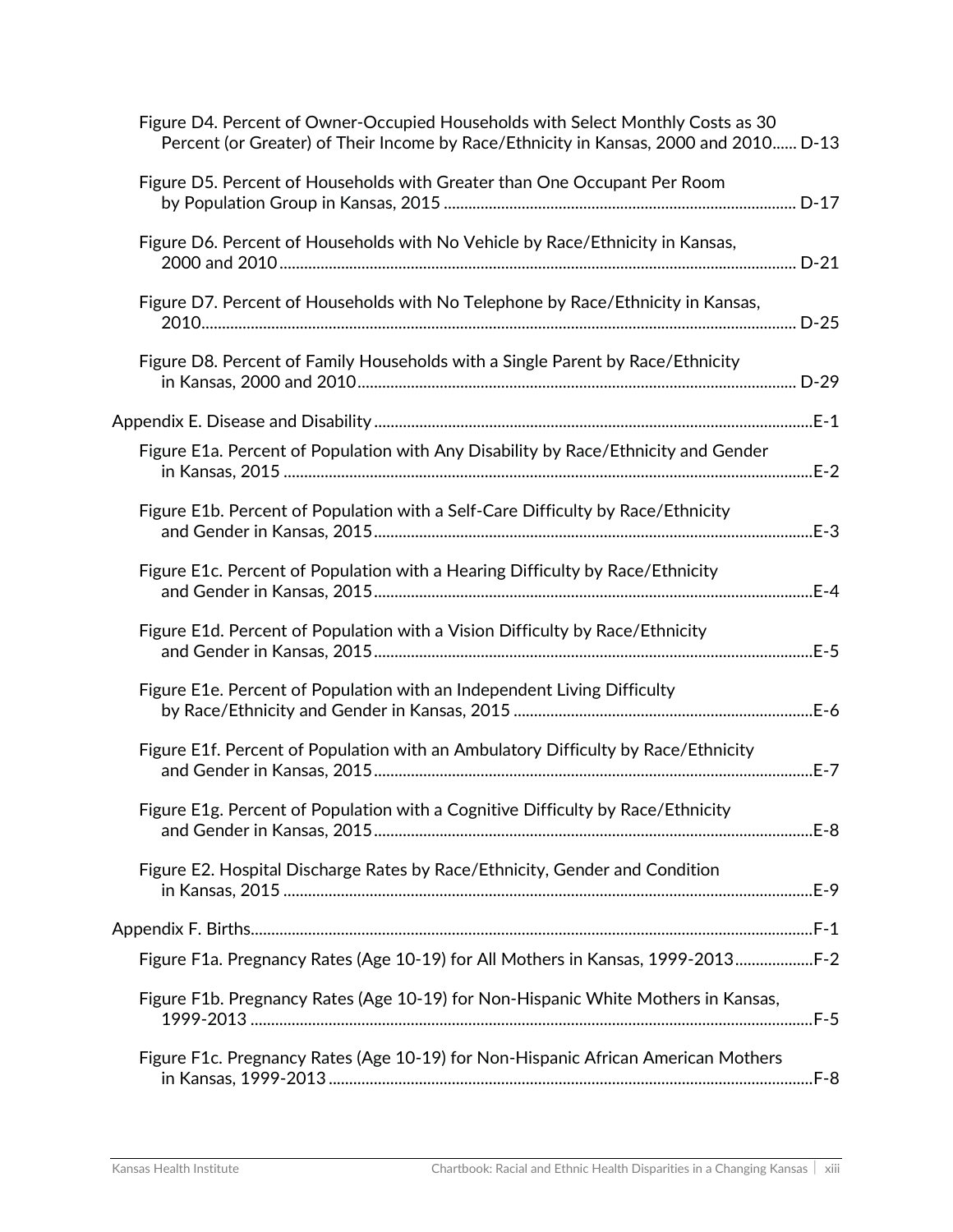| Figure F1d. Pregnancy Rates (Age 10-19) for Non-Hispanic American Indian/Alaska            |
|--------------------------------------------------------------------------------------------|
| Figure F1e. Pregnancy Rates (Age 10-19) for Non-Hispanic Asian/Pacific Islander            |
| Figure F1f. Pregnancy Rates (Age 10-19) for Hispanic Mothers in Kansas, 1999-2013 F-17     |
| Figure F2a. Pregnancy Rates (Age 15-19) for All Mothers in Kansas, 1999-2013 F-20          |
| Figure F2b. Pregnancy Rates (Age 15-19) for Non-Hispanic White Mothers in Kansas,          |
| Figure F2c. Pregnancy Rates (Age 15-19) for Non-Hispanic African American Mothers          |
| Figure F2d. Pregnancy Rates (Age 15-19) for Non-Hispanic American Indian/Alaska            |
| Figure F2e. Pregnancy Rates (Age 15-19) for Non-Hispanic Asian/Pacific Islander            |
| Figure F2f. Pregnancy Rates (Age 15-19) for Hispanic Mothers in Kansas, 1999-2013 F-35     |
|                                                                                            |
| Figure F3b. Birth Rates for Non-Hispanic Whites in Kansas, 1999-2013 F-41                  |
| Figure F3c. Birth Rates for Non-Hispanic African Americans in Kansas, 1999-2013 F-44       |
| Figure F3d. Birth Rates for Non-Hispanic American Indian/Alaska Natives in Kansas,         |
| Figure F3e. Birth Rates for Non-Hispanic Asian/Pacific Islanders in Kansas, 1999-2013 F-50 |
|                                                                                            |
| Figure F4a. All Mothers Receiving Prenatal Care in the First Trimester in Kansas,          |
| Figure F4b. Non-Hispanic White Mothers Receiving Prenatal Care in the First                |
| Figure F4c. Non-Hispanic African American Mothers Receiving Prenatal Care in               |
| Figure F4d. Non-Hispanic American Indian/Alaska Native Mothers Receiving Prenatal          |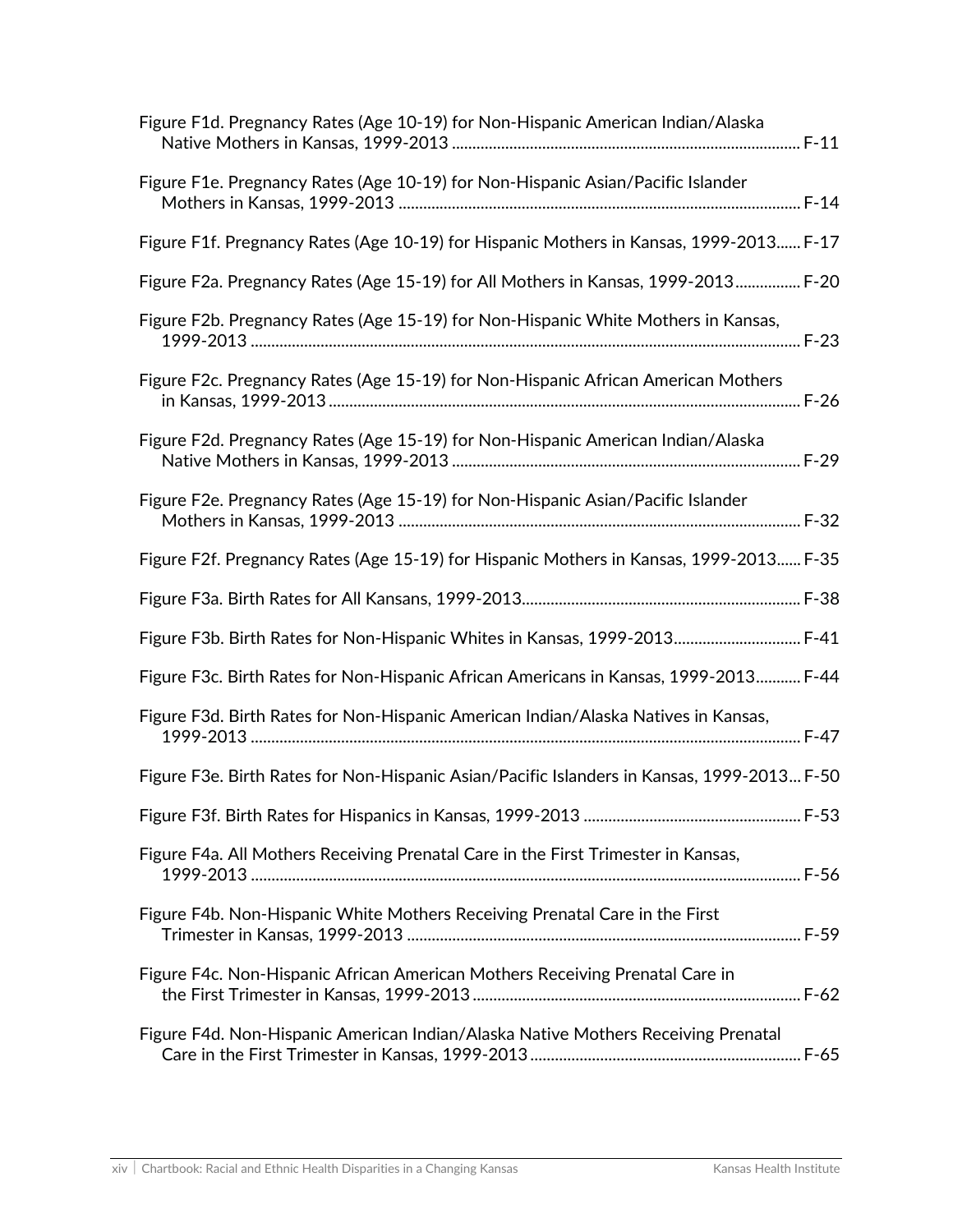| Figure F4e. Non-Hispanic Asian/Pacific Islander Mothers Receiving Prenatal Care        |
|----------------------------------------------------------------------------------------|
| Figure F4f. Hispanic Mothers Receiving Prenatal Care in the First Trimester in Kansas, |
| Figure F5a. All Mothers Receiving Adequate or Better Prenatal Care in Kansas,          |
| Figure F5b. Non-Hispanic White Mothers Receiving Adequate or Better Prenatal Care      |
| Figure F5c. Non-Hispanic African American Mothers Receiving Adequate or Better         |
| Figure F5d. Non-Hispanic American Indian/Alaska Native Mothers Receiving Adequate      |
| Figure F5e. Non-Hispanic Asian/Pacific Islander Mothers Receiving Adequate or Better   |
| Figure F5f. Hispanic Mothers Receiving Adequate or Better Prenatal Care in Kansas,     |
|                                                                                        |
| Figure F6b. Low-birthweight Births for Non-Hispanic Whites in Kansas, 1999-2013 F-95   |
| Figure F6c. Low-birthweight Births for Non-Hispanic African Americans in Kansas,       |
| Figure F6d. Low-birthweight Births for Non-Hispanic American Indian/Alaska Natives     |
| Figure F6e. Low-birthweight Births for Non-Hispanic Asian/Pacific Islanders            |
| Figure F6f. Low-birthweight Births for Hispanics in Kansas, 1999-2013  F-107           |
|                                                                                        |
| Figure F7b. Premature Births for Non-Hispanic Whites in Kansas, 1999-2013 F-113        |
| Figure F7c. Premature Births for Non-Hispanic African Americans in Kansas,             |
| Figure F7d. Premature Births for Non-Hispanic American Indian/Alaska Natives           |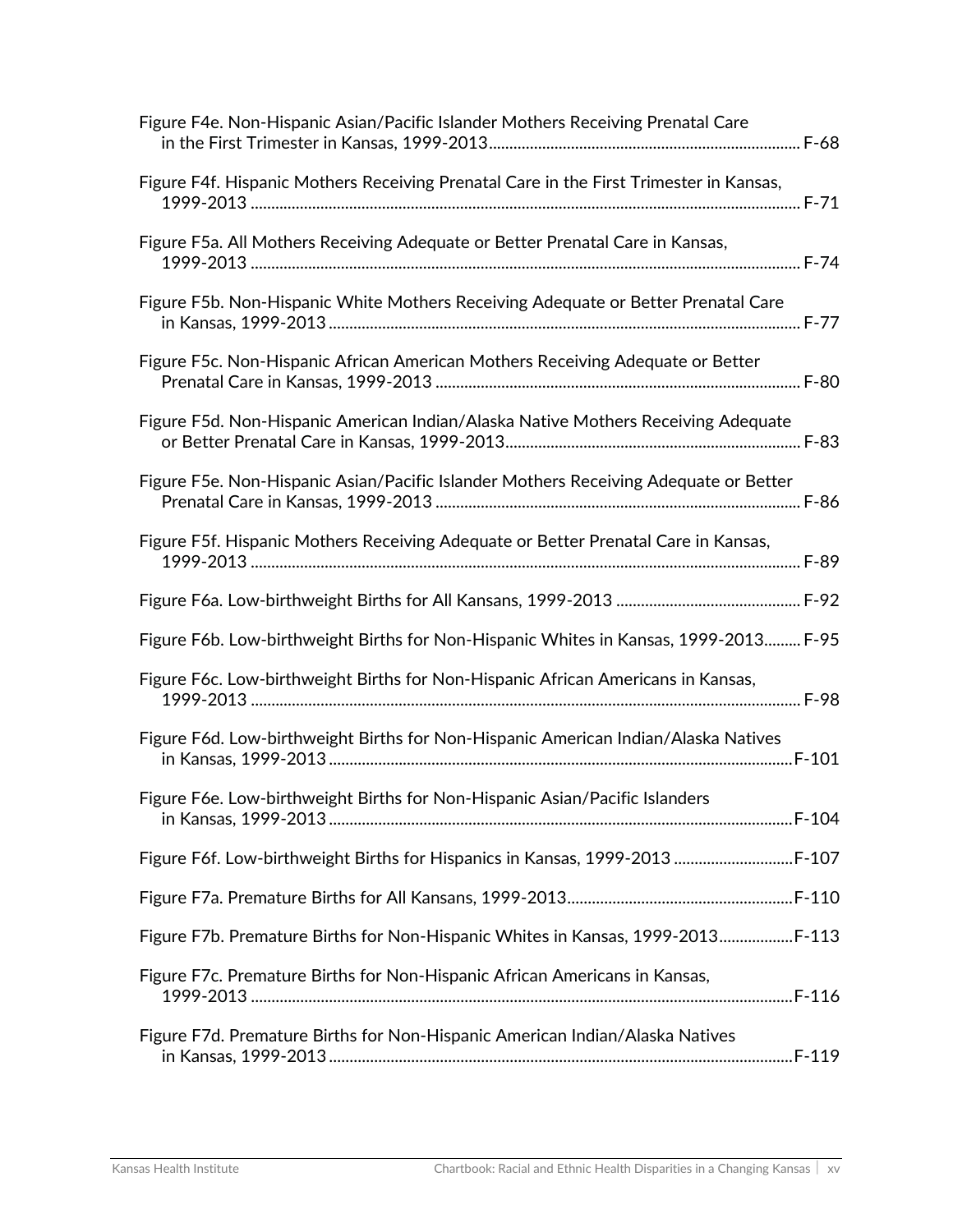| Figure F7e. Premature Births for Non-Hispanic Asian/Pacific Islanders in Kansas,       |
|----------------------------------------------------------------------------------------|
|                                                                                        |
|                                                                                        |
| Figure F8b. Infant Mortality Rates for Non-Hispanic Whites in Kansas, 1999-2013F-131   |
| Figure F8c. Infant Mortality Rates for Non-Hispanic African Americans in Kansas,       |
| Figure F8d. Infant Mortality Rates for Non-Hispanic American Indian/Alaska Natives     |
| Figure F8e. Infant Mortality Rates for Non-Hispanic Asian/Pacific Islanders in Kansas, |
| Figure F8f. Infant Mortality Rates for Hispanics in Kansas, 1999-2013 F-143            |
|                                                                                        |
| Figure G1a. Age-Adjusted All-Cause Mortality Rates for All Kansans, 1999-2013 G-2      |
| Figure G1b. Age-Adjusted All-Cause Mortality Rates for Non-Hispanic Whites in Kansas,  |
| Figure G1c. Age-Adjusted All-Cause Mortality Rates for Non-Hispanic African Americans  |
| Figure G1d. Age-Adjusted All-Cause Mortality Rates for Non-Hispanic American           |
| Figure G1e. Age-Adjusted All-Cause Mortality Rates for Non-Hispanic Asian/Pacific      |
| Figure G1f. Age-Adjusted All-Cause Mortality Rates for Hispanics in Kansas,            |
| Figure G2a. Age-Adjusted Coronary Heart Disease Mortality Rates for All Kansans,       |
| Figure G2b. Age-Adjusted Coronary Heart Disease Mortality Rates for Non-Hispanic       |
| Figure G2c. Age-Adjusted Coronary Heart Disease Mortality Rates for Non-Hispanic       |
| Figure G2d. Age-Adjusted Coronary Heart Disease Mortality Rates for Non-Hispanic       |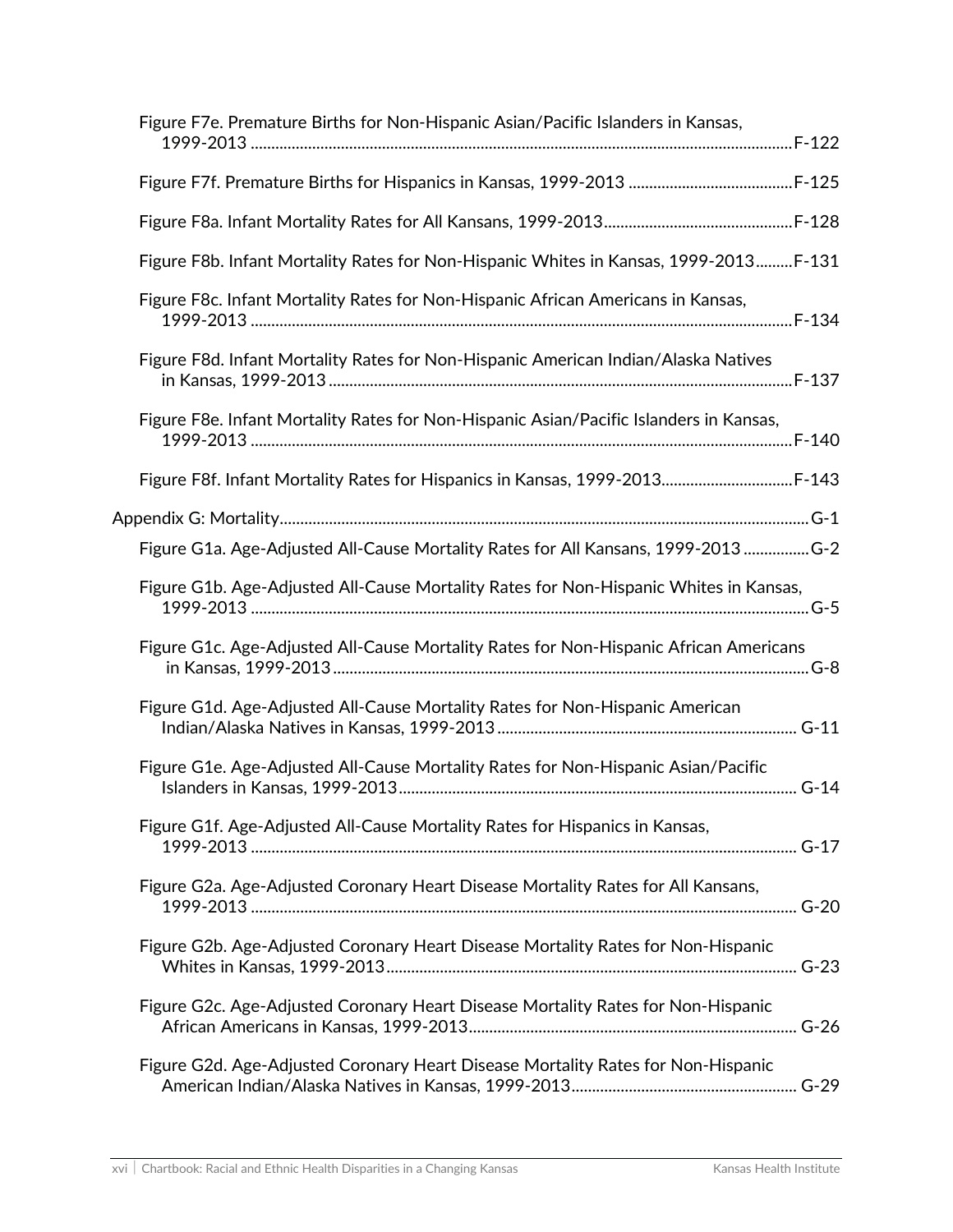| Figure G2e. Age-Adjusted Coronary Heart Disease Mortality Rates for Non-Hispanic        |
|-----------------------------------------------------------------------------------------|
| Figure G2f. Age-Adjusted Coronary Heart Disease Mortality Rates for Hispanics           |
| Figure G3a. Age-Adjusted Cancer Mortality Rates for All Kansans, 1999-2013 G-38         |
| Figure G3b. Age-Adjusted Cancer Mortality Rates for Non-Hispanic Whites in Kansas,      |
| Figure G3c. Age-Adjusted Cancer Mortality Rates for Non-Hispanic African Americans      |
| Figure G3d. Age-Adjusted Cancer Mortality Rates for Non-Hispanic American               |
| Figure G3e. Age-Adjusted Cancer Mortality Rates for Non-Hispanic Asian/Pacific          |
| Figure G3f. Age-Adjusted Cancer Mortality Rates for Hispanics in Kansas, 1999-2013 G-53 |
| Figure G4a. Age-Adjusted Diabetes Mortality Rates for All Kansans, 1999-2013  G-56      |
| Figure G4b. Age-Adjusted Diabetes Mortality Rates for Non-Hispanic Whites in Kansas,    |
| Figure G4c. Age-Adjusted Diabetes Mortality Rates for Non-Hispanic African Americans    |
| Figure G4d. Age-Adjusted Diabetes Mortality Rates for Non-Hispanic American             |
| Figure G4e. Age-Adjusted Diabetes Mortality Rates for Non-Hispanic Asian/Pacific        |
| Figure G4f. Age-Adjusted Diabetes Mortality Rates for Hispanics in Kansas,              |
| Figure G5a. Age-Adjusted Unintentional Injury Mortality Rates for All Kansans,          |
| Figure G5b. Age-Adjusted Unintentional Injury Mortality Rates for Non-Hispanic          |
| Figure G5c. Age-Adjusted Unintentional Injury Mortality Rates for Non-Hispanic          |
| Figure G5d. Age-Adjusted Unintentional Injury Mortality Rates for Non-Hispanic          |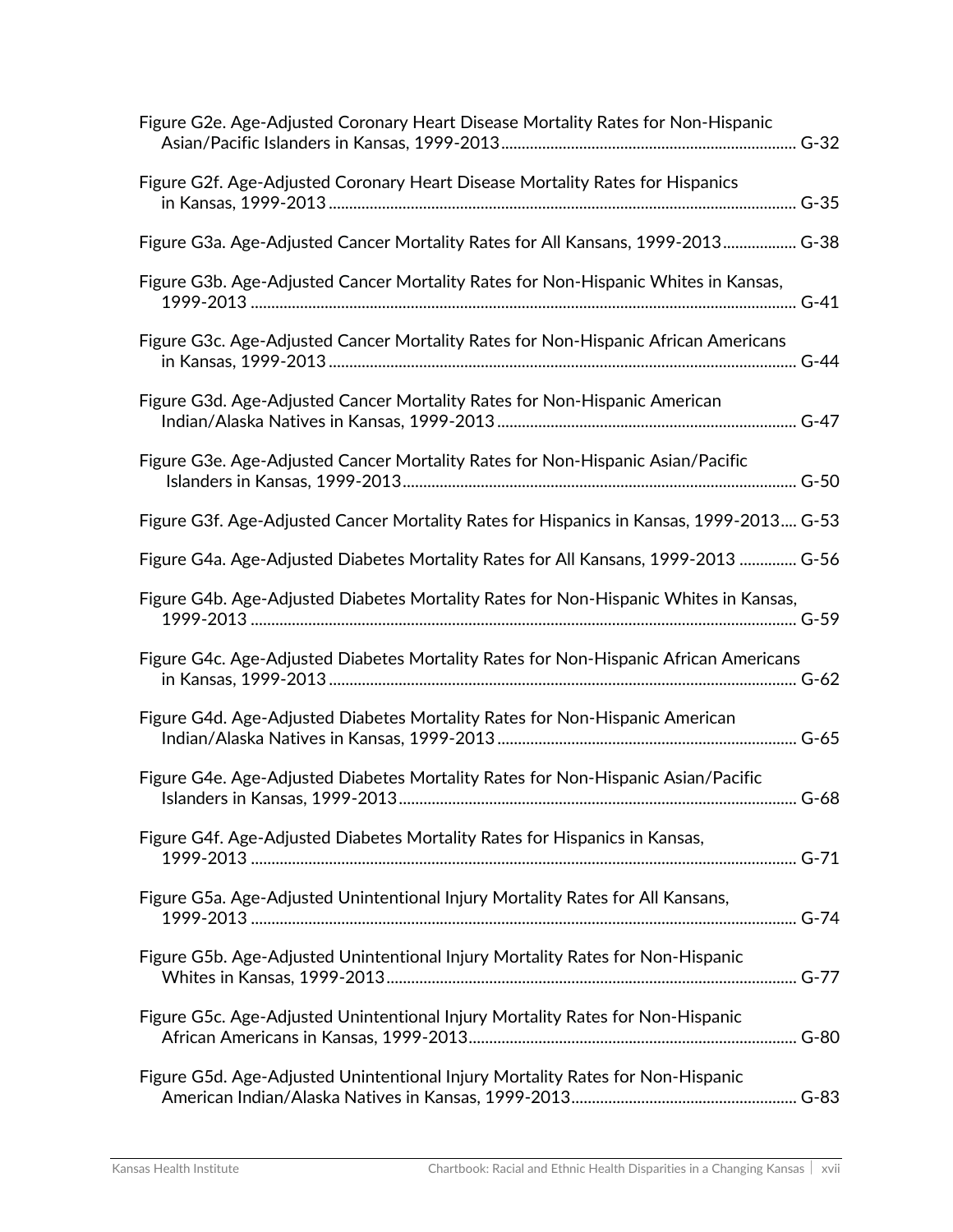| Figure G5e. Age-Adjusted Unintentional Injury Mortality Rates for Non-Hispanic         |
|----------------------------------------------------------------------------------------|
| Figure G5f. Age-Adjusted Unintentional Injury Mortality Rates for Hispanics in Kansas, |
| Figure G6a. Age-Adjusted Homicide Mortality Rates for All Kansans, 1999-2013  G-92     |
| Figure G6b. Age-Adjusted Homicide Mortality Rates for Non-Hispanic Whites              |
| Figure G6c. Age-Adjusted Homicide Mortality Rates for Non-Hispanic African             |
| Figure G6d. Age-Adjusted Homicide Mortality Rates for Non-Hispanic American            |
| Figure G6e. Age-Adjusted Homicide Mortality Rates for Non-Hispanic Asian/Pacific       |
| Figure G6f. Age-Adjusted Homicide Mortality Rates for Hispanics in Kansas,             |
| Figure G7a. Age-Adjusted Suicide Mortality Rates for All Kansans, 1999-2013 G-110      |
| Figure G7b. Age-Adjusted Suicide Mortality Rates for Non-Hispanic Whites               |
| Figure G7c. Age-Adjusted Suicide Mortality Rates for Non-Hispanic African              |
| Figure G7d. Age-Adjusted Suicide Mortality Rates for Non-Hispanic American             |
| Figure G7e. Age-Adjusted Suicide Mortality Rates for Non-Hispanic Asian/Pacific        |
| Figure G7f. Age-Adjusted Suicide Mortality Rates for Hispanics in Kansas,              |
| Figure G8a. All-Cause Mortality Age-Adjusted YPLL* Rates for All Kansans,              |
| Figure G8b. All-Cause Mortality Age-Adjusted YPLL* Rates for Non-Hispanic Whites       |
| Figure G8c. All-Cause Mortality Age-Adjusted YPLL* Rates for Non-Hispanic African      |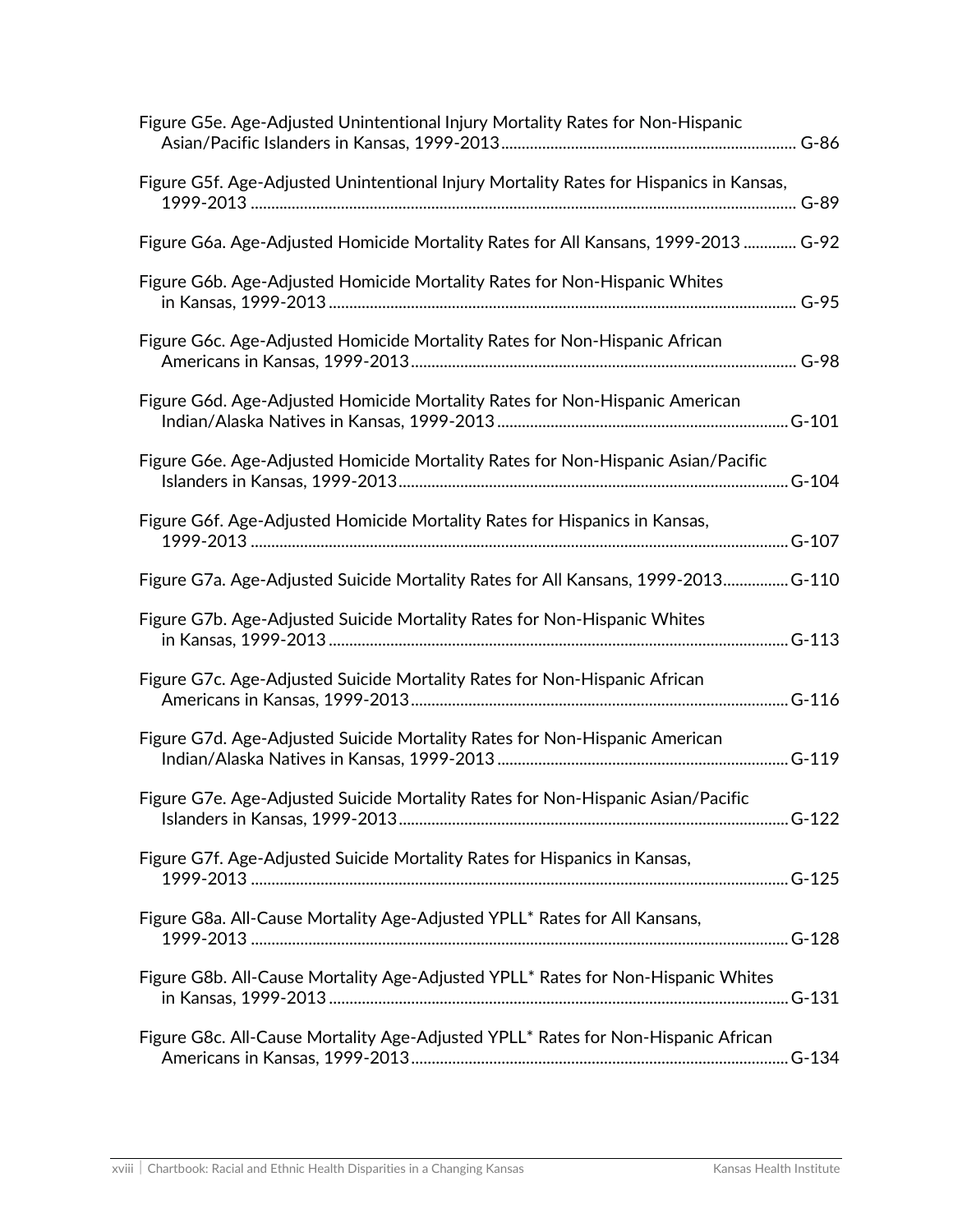| Figure G8d. All-Cause Mortality Age-Adjusted YPLL* Rates for Non-Hispanic                     |
|-----------------------------------------------------------------------------------------------|
| Figure G8e. All-Cause Mortality Age-Adjusted YPLL* Rates for Non-Hispanic                     |
| Figure G8f. All-Cause Mortality Age-Adjusted YPLL* Rates for Hispanics in Kansas,             |
| Figure G9a. Coronary Heart Disease Age-Adjusted YPLL* Rates for All Kansans,                  |
| Figure G9b. Coronary Heart Disease Age-Adjusted YPLL* Rates for Non-Hispanic                  |
| Figure G9c. Coronary Heart Disease Age-Adjusted YPLL* Rates for Non-Hispanic                  |
| Figure G9d. Coronary Heart Disease Age-Adjusted YPLL* Rates for Non-Hispanic                  |
| Figure G9e. Coronary Heart Disease Age-Adjusted YPLL* Rates for Non-Hispanic                  |
| Figure G9f. Coronary Heart Disease Age-Adjusted YPLL* Rates for Hispanics                     |
| Figure G10a. Cancer Age-Adjusted YPLL* Rates for All Kansans, 1999-2013  G-164                |
| Figure G10b. Cancer Age-Adjusted YPLL <sup>*</sup> Rates for Non-Hispanic Whites in Kansas,   |
| Figure G10c. Cancer Age-Adjusted YPLL <sup>*</sup> Rates for Non-Hispanic African Americans   |
| Figure G10d. Cancer Age-Adjusted YPLL* Rates for Non-Hispanic American                        |
| Figure G10e. Cancer Age-Adjusted YPLL* Rates for Non-Hispanic Asian/Pacific                   |
| Figure G10f. Cancer Age-Adjusted YPLL* Rates for Non-Hispanic Asian/Pacific                   |
| Figure G11a. Diabetes Age-Adjusted YPLL* Rates for All Kansans, 1999-2013 G-182               |
| Figure G11b. Diabetes Age-Adjusted YPLL <sup>*</sup> Rates for Non-Hispanic Whites in Kansas, |